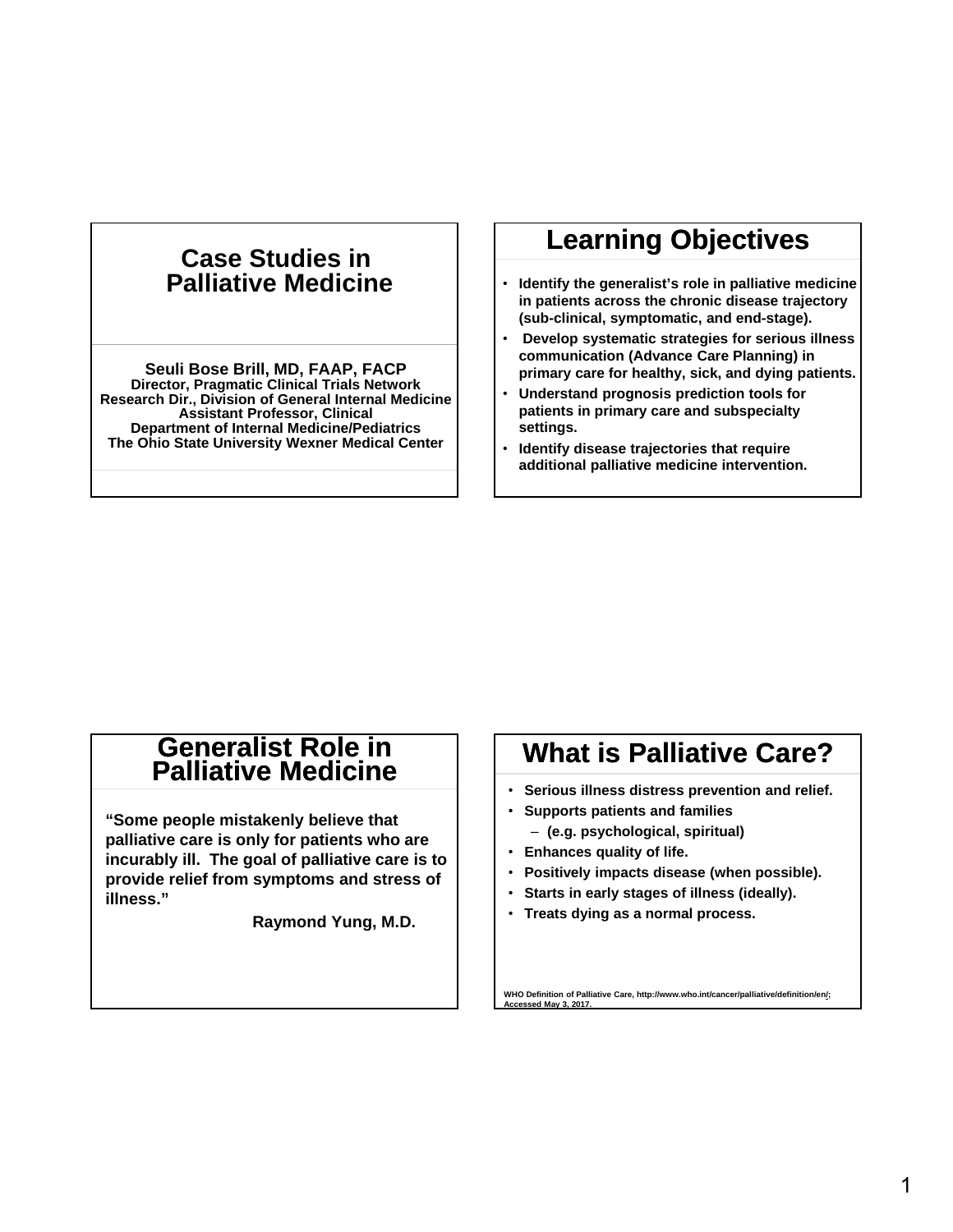

- **Patient and providers find the term "palliative care" distressing.**
- **Societal and personal associations with close impending death.**
- **Early palliative medicine may be associated with longer survival.**



Teno, Joan M., et al. "Timing of referral to hospice and quality of care: length of stay and bereaved family<br>members' perceptions of the timing of hospice referral." *Journal of pain and symptom management* 34.2

(2007): 120-125.<br>Rickerson, Elizabeth, et al. "Timing of hospice referral and families' perceptions of services: are earlier<br>hospice referrals better?." *Journal of the American Geriatrics Society* 53.5 (2005): 819-823.<br>Te



### **Case Previews- Primary Care**

- **57 year old "healthy" female with hyperlipidemia and pre-diabetes.**
- **65 year old male with physical disability, history of resected brain tumor, and poorly controlled HTN.**
- **80 year old male with homebound patient with advanced COPD, persistent dyspnea, continuous O2 dependence.**

# **Case # 1**

**57 year old married female with hyperlipidemia and pre-diabetes who is seeing you for a wellness visit. She appears much younger than stated age and has no medical problems.** 

- **Which palliative medicine concepts should be introduced to this patient?**
- **What questions should you ask her about her future care?**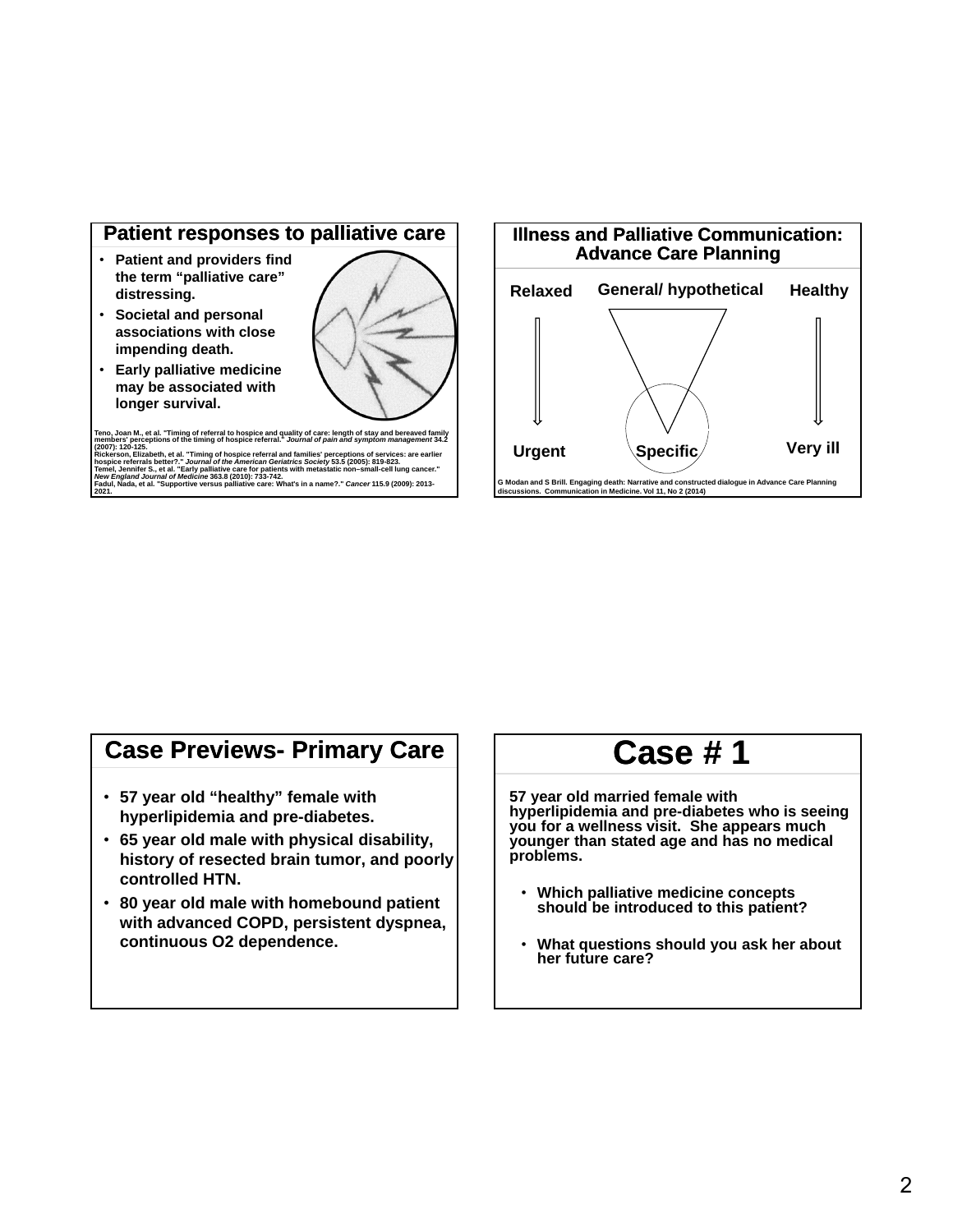### **What is Advance Care Planning (ACP)?**

**Identify and prepare patient's preferred decision maker to carry out a patient's wishes for a future time when s/he cannot selfadvocate.** 



### **The Institute of Medicine Report: Dying in America (2014) and ACP**

- **Gaps**
	- ‒ **> 25% of adults over 75 year "no thought" to end-oflife.**
	- ‒ **"Even fewer" have written down preferences or discussed with family or medical providers.**
	- ‒ **Patient/ provider communication about end-of-life care is "poor."**
- **Recommendations**
	- ‒ **Early, frequent ACP discussions.**
	- ‒ **Frequent updates to individualize care plan over time.**
	- ‒ **Changes to billing structure (Medicare**
	- **reimbursement).**
	- ‒ **Provider education.**

Tulsky, James A. "Improving quality of care for serious illness: findings and<br>recommendations of the Institute of Medicine report on dying in America." *JAMA internal*<br>*medicine* 175.5 (2015): 840-841.

# **Medicare ACP Billing**

- **Medicare Reimbursed**
- **99497- ACP 1st 30 minutes**
- **99498-Each subsequent 30 minutes.**
- **Incident-to billing language**
- **Team-based care.**
- **Can be billed annually.**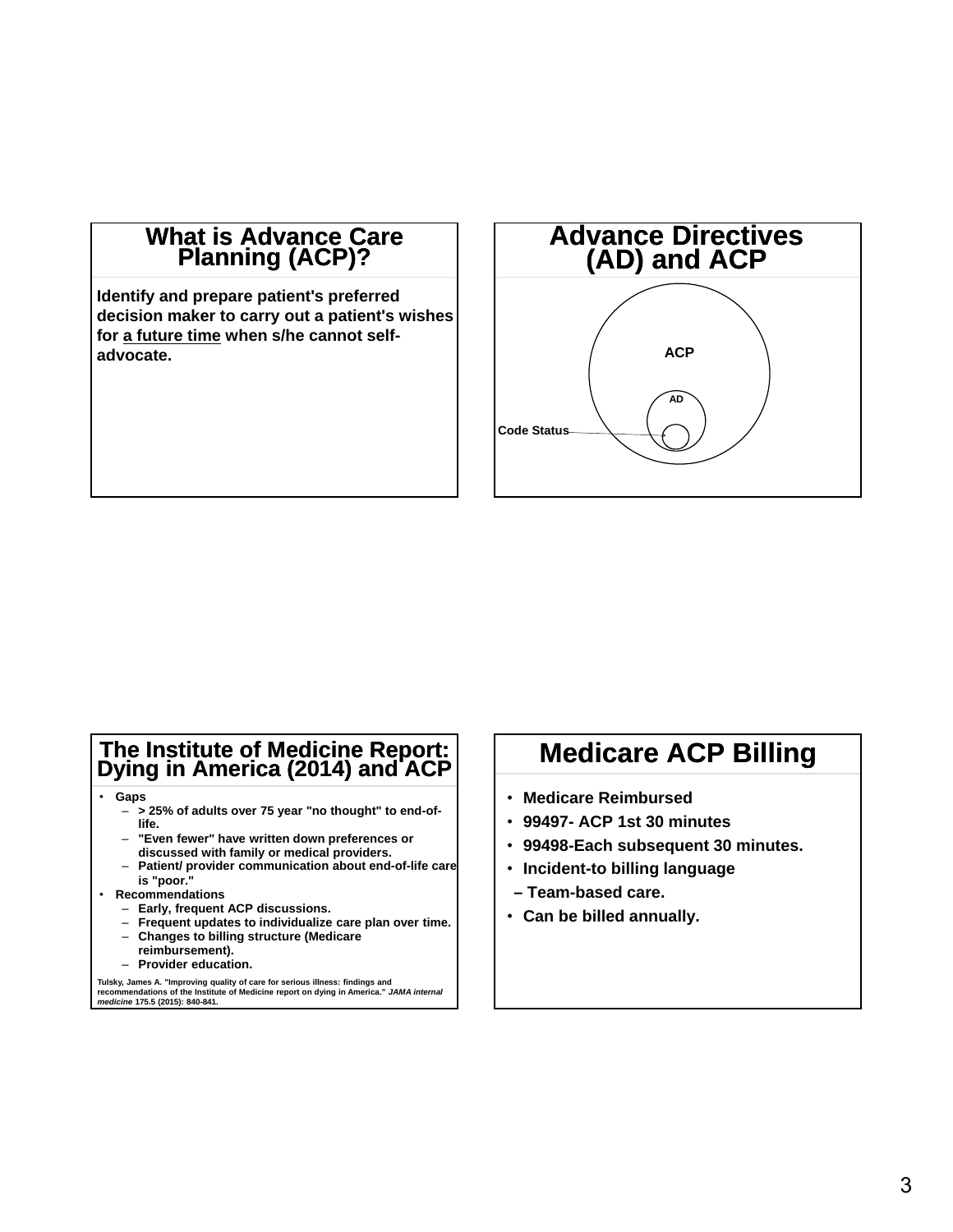# **Case # 1**

**57 year old married female with hyperlipidemia and prediabetes who is seeing you for a wellness visit. She appears much younger than stated age and has no other medical problems.** 

**Which palliative medicine concepts should be introduced to this patient?**

- **Incorporating family.**
- **Death as a normal process.**
- **How should you approach discussing her future care goals?** • **Identify preferred health care agent/ family** 
	- **conversations.** ‒ **http://www.nhdd.org/**
	- **Advance Directives.**
	- **Elicit concerns/ fears.**
	- **Acknowledge current health and normalize future decline.**

# **Case # 2**

**You are caring for a 55 year old who is 10 years s/p subtotal meningioma resection who is here for hypertension follow up. This patient has difficulty with ambulation and has limitations in ADLs, but lives at home with 24 hour assistance from aide. Residual tumor volume has been stable. However, he has major depressive disorder and poorly controlled HTN.** 

**How do you determine his palliative needs?**

# **High Value Care**

- **Promotes health**
- **Avoids harms**
- **Reduces wasteful practices**
- **American College of Physicians**
	- ‒ **Serious Illness Communication**
	- ‒ **Best practices**
	- ‒ **Physician training and patient handouts.**
	- ‒ **https://www.acponline.org/clinicalinformation/guidelines (End of Life Care)**

Bernacki RE, Block SD, for the American College of Physicians High Value Care Task<br>Force. Communication About Serious Illness Care Goals<br>A Review and Synthesis of Best Practices. JAMA Intern Med. 2014;174(12):1994-2003.<br>do

### **What are Serious Illness Communication Best Practices?**

- **Multiple conversations over time.**
- **Starting early in chronic illness.**
- **PCP responsible.**
- **Checklist driven.**
- **Individualized for prognosis.**
- **Advance directive forms are not enough.**
- **Clearly documented in a consistent location.**

**Bernacki, Rachelle E., and Susan D. Block. "Communication about serious illness care goals: a review and synthesis of best practices."** *JAMA internal medicine* **174.12 (2014): 1994-2003.**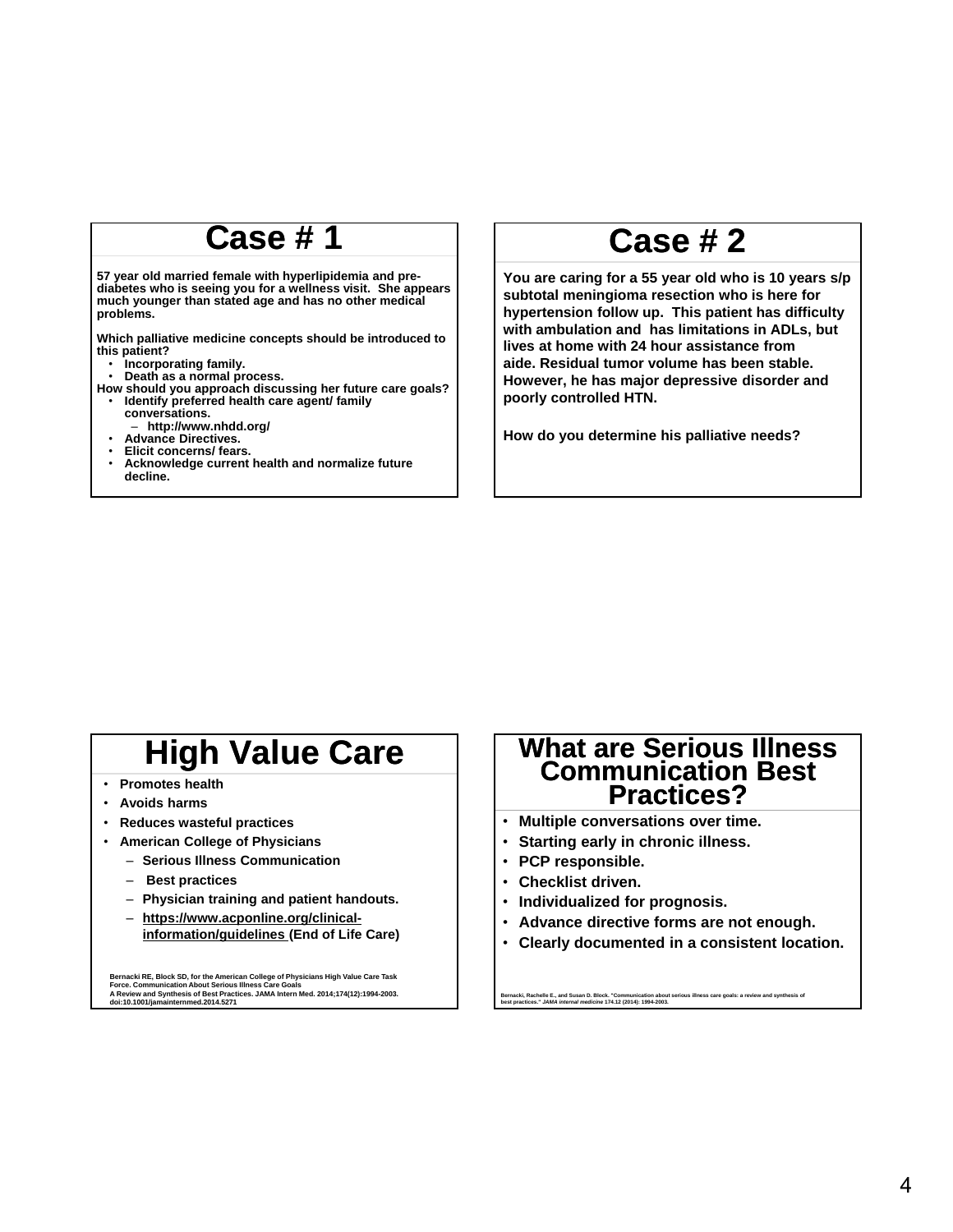# **Barriers**

- **Patient: anxiety, denial, family concerns.**
- **Clinician: lack of training, discomfort, and limited time, prognostic uncertainty.**
- **Health System: interventionist culture, no systems for communication and documentation, numerous physicians.**

### **Failure in Serious Illness Communication**

- **Worse quality of life.**
- **Prolonged death with increased suffering (with shorter lifespan).**
- **Worse bereavement outcomes for family members.**
- **Increased costs without benefit to patients.**

# **Systematic Serious Illness Communication**

- **Systematic identification of patients.**
	- ‒ **Pre-visit planning**
- **Intentional time set aside to discuss goals.** ‒ **Scheduling.**
- **Clear, caring communication.**
	- ‒ **Provider training.**
		- ‒ **Checklist.**
- **Consistent documentation.**
	- ‒ **Electronic health record systems.**

# **Systematic identification of patients.**

- **Registry based (Cancer, COPD, CHF, Dementia)**
	- ‒ **Population health.**
	- ‒ **Severity matters.**
- **Event based (Hospitalization, new diagnosis)**
- **Age based (e.g > 75)**
- **Prognosis based: "Would you be surprised if this patient died in the next year?"** 
	- ‒ **Additional disease specific prognostic tools that are used in subspecialty setting**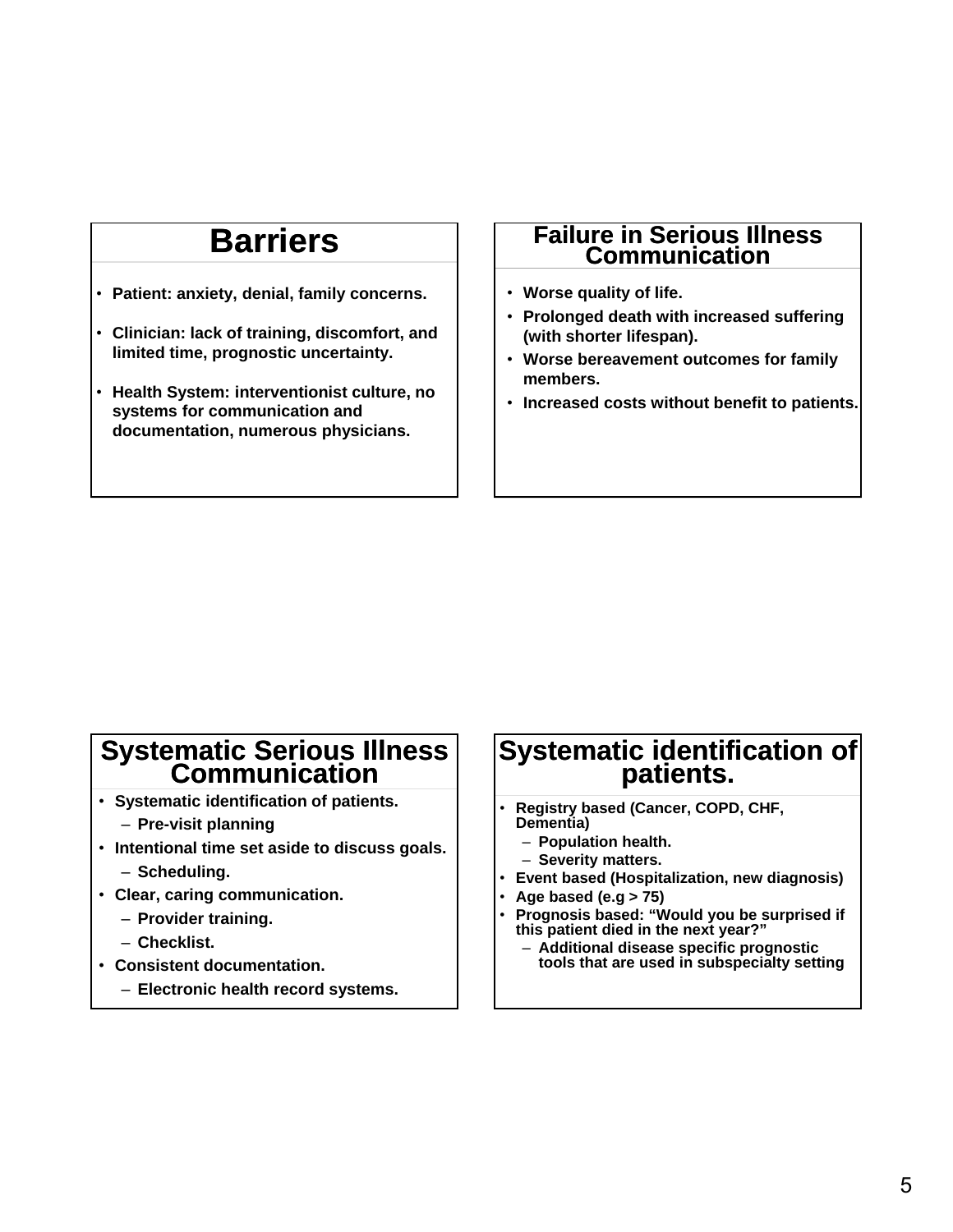# **Communication Principles**

- **Schedule templates for ACP (longer visits).**
- **Practice to overcome discomfort.**
- **Visit communication:**
	- ‒ **Acknowledge anxiety.**
	- ‒ **Ask patient questions (patient/ family understanding, concerns, goals of treatment).**
	- ‒ **Prognosis.**
	- ‒ **Listen (more than you talk).**

### **Prognosis: Prediction, Prophecy, Probability?**

- **Leading area of discomfort in ACP.**
- **Clinician's gestalt is evidence based.**
- **Mortality risk calculator.** ‒ **www.eprognosis.org**



Glare, Paul, et al. "Predicting survival in patients with advanced disease." *European journal of*<br>*cancer 4*4.8 (2008): 1146-1156.<br>Moss AH, Lunney JR, Culp S, et al. Prognostic significance of the "surprise" question in c

### **Documentation** • **No best practice guidelines.** • **Currently throughout electronic health record.** • **Inconsistent.** • **Pick a place (easy to find).** • **Health system consensus.**

# **Case #3**

**You are seeing an 80 year old patient with advanced COPD, on continuous O2 (4 LPM) for hospital follow up. He lives alone. Other co-morbidities include HTN, DM, Hep C with cirrhosis, and a chronic occult lower GI bleeding. He was admitted for a COPD exacerbation and reports that he was "almost put on a breathing machine." He felt "terrified." Unprompted, he says, "I don't know what I'd do if I had to be on one of these breathing machines, but I am really afraid to die."**

**How do you meet this patient's palliative care needs?**

**Wilson CJ, Newman J, Tapper S, et al. Multiple locations of advance care planning documentation in an electronic health record: are they easy to find?** *J Palliat Med***. 2013;16(9):1089-1094.**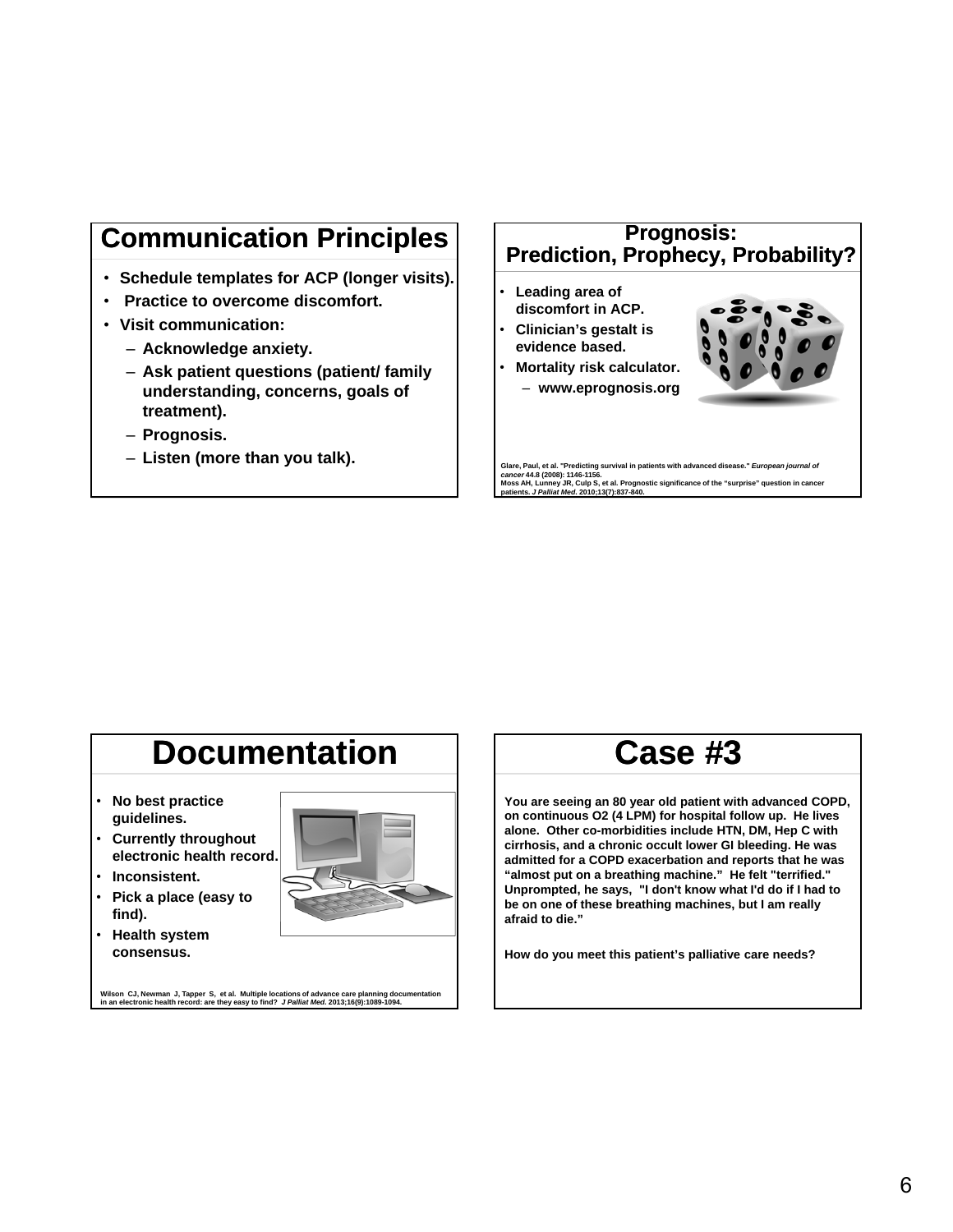• **Moss AH, Ganjoo J, Sharma S, et al. Utility of the "surprise" question to identify dialysis patients with high mortality.** *Clin J Am Soc Nephrol***. 2008;3(5):1379-1384.**

**Bernacki, Rachelle E., and Susan D. Block. "Serious illness communications checklist."** *Virtual Mentor* **15.12 (2013): 1045.**

# **Pre-visit Planning in Primary Care**

- **Built upon registry.**
- **Team based.**
- **No one absolved.**
- **Normalization.**
- **Gentle preparation of patient.**



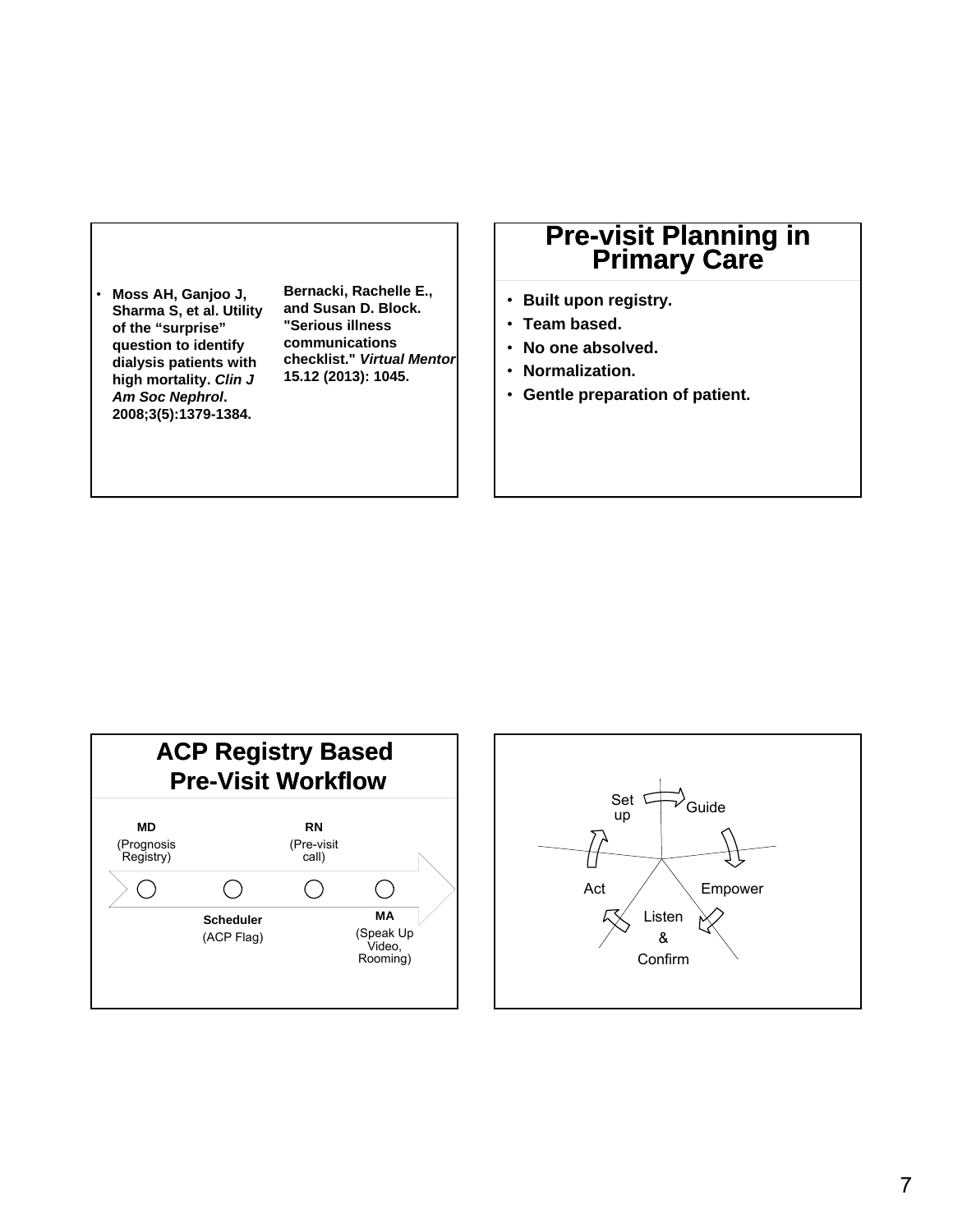### **References**

Fire Do-Not-Resuscitate Order: Incidence of Documentation in the Medician, A. Yee, and E. Chow.<br>The Do-Not-Resuscitate Order: Incidence of Documentation in the Medicial Records of Cancer<br>Pattents Referred for Palliative Ra **Controlled Trial." [In Eng].** *BMC Med Ethics* **13, no. 1 (Jan 5 2012): 1.** • **Castillo, L. S., B. A. Williams, S. M. Hooper, C. P. Sabatino, L. A. Weithorn, and R. L. Sudore. "Lost in**  Translation: The Unintended Consequences of Advance Directive Law on Clinical Care." [In engl.<br>
Ann Intern Med 154, no. 2 (Jan 18 2011): 121-8.<br>
"A controlled in Tail to improve Celle for Serborship and Tail the Controlled Planning on End of Life Care in Elderly Patients: Randomised Controlled Trial." [In eng]. *BMJ* 340<br>′ (2010): c1345.<br>↑ Fromme, E. K., D. Zive, T. A. Schmidt, E. Olszewski, and S. W. Tolle. "Polst Registry Do-Not-(2010): c134x.<br>
Fromme, E. K., D. Zive, T. A. Schmidt, E. Olszewski, and S. W. Tolle. "Polst Registry Do-Not-<br>
Respussible Order s and Other Patient Treatment Preferences: "[In eng]. J.MMA 307, no. 1 (Jan 4<br>
Respussible O Bim) 342 (2011): d1773.<br>Guo, Y., et al., Advance directives and do-not-resuscitate orders in patients with cancer with<br>metastatic spinal cord compression: advanced care planning implications. J Palliat Med, 2010.<br>13(5): p.

### **References, cont'd**

- Haga, Kristin, et al. "Identifying community based chronic heart failure patients in the last year of<br>life: a comparison of the Gold Standards Framework Prognostic Indicator Guide and the Seattle<br>Heart Failure Mode
- Hickman, S. E., C. A. Nelson, A. H. Moss, B. J. Hammes, A. Terwilliger, A. Jackson, and S. W. Tolle.<br>"Use of the Physician Orders for Life-Sustaining Treatment (Polst) Paradigm Program in the<br>• Hickman, S. E., C. P. Sa
- Sustaining Treatment) Paradigm to Improve End-of-Life Care: Potential State Legal Barriers to<br>Implementation." [In eng]. J Law Med Ethics 36, no. 1 (Spring 2008): 119-40, 4.<br>Karel, M. J., J. Powell, and M. D. Cantor. "Usin
- 
- 31.<br>Pantilat, S. Z. "Communicating with Seriously III Patients: Better Words to Say." [In eng]. JAMA 301,<br>Ramsaroop, S. D., M. C. Reid, and R. D. Adelman. "Completing an Advance Directive in the Primary<br>Ramsaroop, S. D., M
- Care Setting: What Do We Need for Success?" [In eng]. J Am Geriatr Soc 55, no. 2 (Feb 2007): 277<sup>2</sup><br>Street, A. F., & Ottmann, G. "State of the Science Review of Advance Care Planning Models." La<br>Trobe University, Bundoors
- 
- 
- 
- "Code Status Documentation in the Outpatient Electronic Médical Records of Patients with<br>"Metastatic Cancer." [In eng]. J Ge*n Intern Med* 25, no. 2 (Feb 2010): 150-3.<br>"Teno, J. M., S. Licks, J. Lynn, N. Wenger, A. F. Conn Understand Prognoses and Preferences for Outcomes and Risks of Treatment." [In eng]. *J Am*<br>G*eriatr* Soc 45, no. 4 (Apr 1997): 508-12.<br>• Volandes, A. E., M. J. Barry, Y. Chang, and M. K. Paasche-Orlow. "Improving Decision
- 

### **Case Studies in Palliative Medicine**

#### **Todd Barrett, MD**

**Director of Palliative Medicine Ross Heart Hospital Assistant Professor - Clinical Department of Internal Medicine Division of Palliative Medicine The Ohio State University Wexner Medical Center**

# **Objectives**

- **Define Palliative Care**
- **Understand the Role of POLST**
- **Review Illness Trajectories**
- **Four Box Model for Medical Ethics**
- **Learn Simple Tool for Assessing Goals of Care**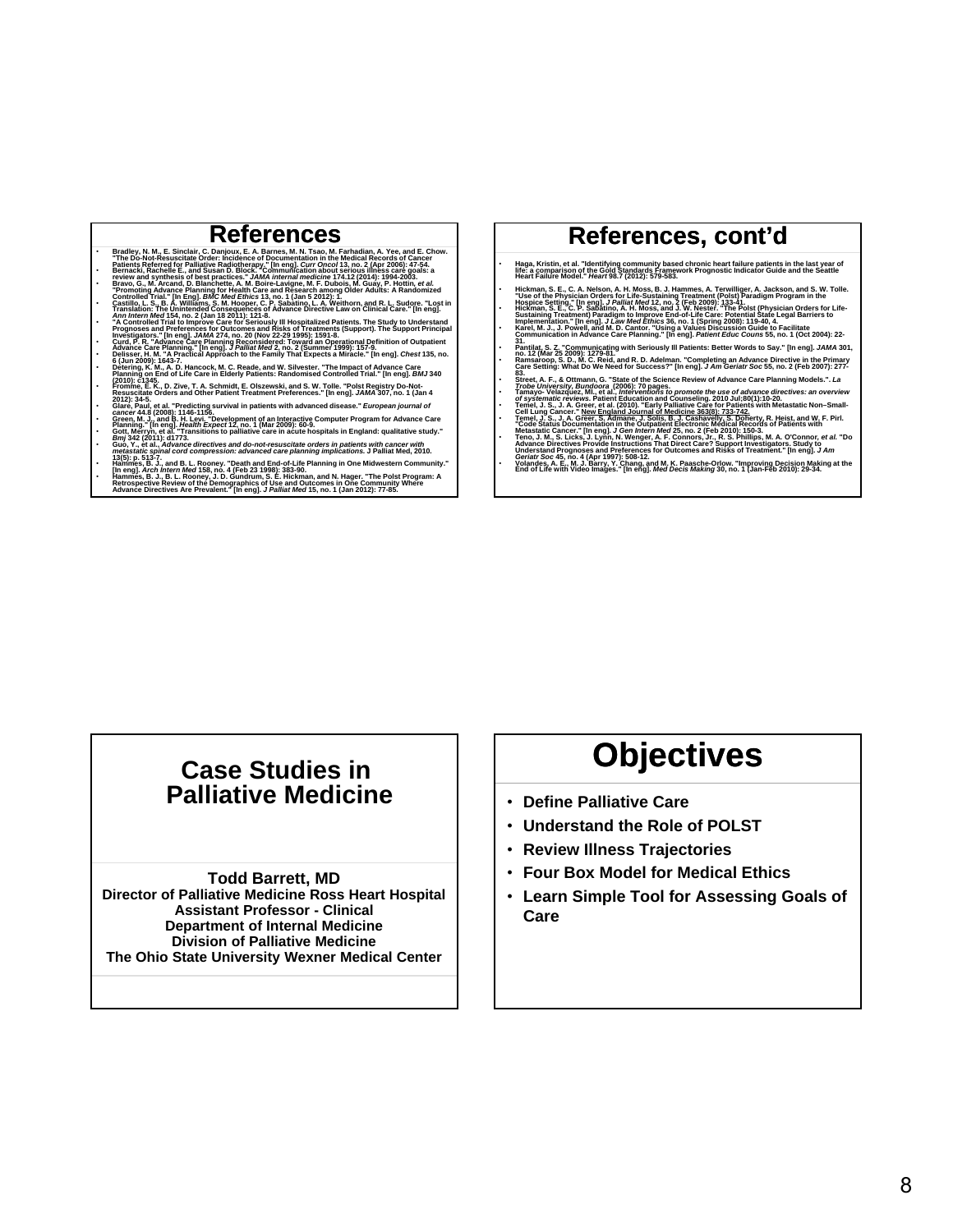**25% of deaths occur at home more than 70% of Americans would prefer to die at home (Robert Wood Johnson Foundation)**

### **Modern End of Life=Protracted Course**

- **85% of people in the US will experience one of these trajectories at the** "**end of life**"
	- ‒ **20% Cancer**
	- ‒ **25% Organ Failure**
	- ‒ **40% Dementia/Frailty**
- **Average American 2-4 years of disability before death**

### **POLST**

- **Physician Order for Life Sustaining Treatment**
- **Unique Feature PHYSICIAN ORDER** • **2006 National Quality Forum named POLST as an Advance Directive the most thoroughly addresses patient preference.**
- **Started in 1991 in Oregon**
- **Over 20 states have adopted POLST**
- **Intended for patients with advanced illness.**
- *National Quality Forum (2006). A National framework and preferred practices for palliative and hospice care quality. Washington D.C.***[***dead link***]** *Fromme, EK; Zive D; Schmidt TA; Cook JNB; Tolle SW (July 2014). "Association*
- Between Physician Orders for Scope of Treatment and In-Hospital Death in<br>Oregon". Journal of the American Geriatrics Society. 62 (7): 1246–<br>51. doi:10.1111/igs.12889.<br>Moss, AH; Zive DM; Falkensteine EC; Fromme EK (June 201

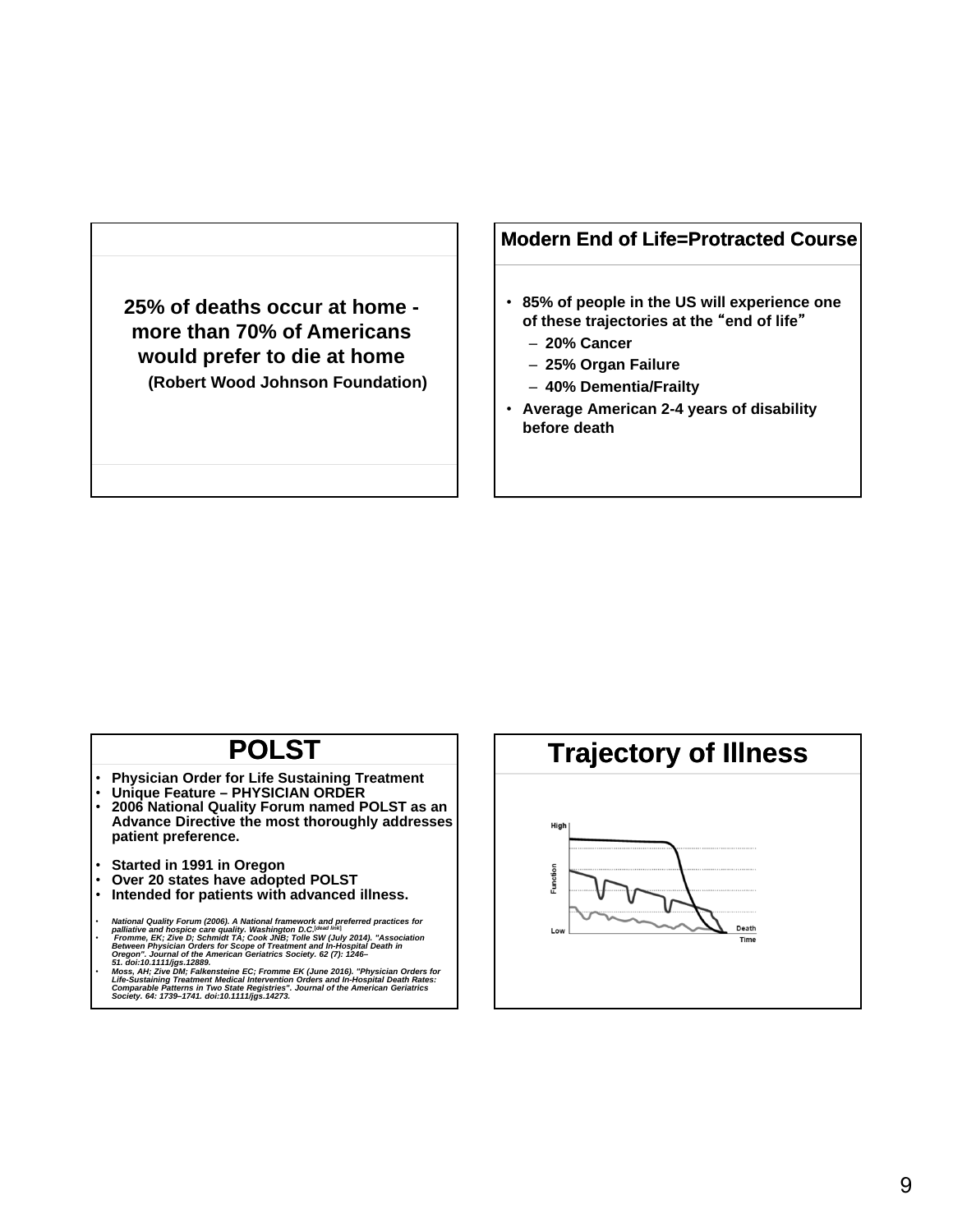### **WHO Definition of Palliative Care**

**Palliative care:**

- **provides relief from pain and other distressing symptoms;**
- **affirms life and regards dying as a normal process;**
- **intends neither to hasten or postpone death;**
- **integrates the psychological and spiritual aspects of patient care;**
- **offers a support system to help patients live as actively as possible until death;**
- **http://www.who.int/cancer/palliative/definition/en/.**

### **Who Provides Palliative Care?**

- **Interdisciplinary**
- **Key members**
	- ‒ **Doctors**
	- ‒ **Nurses**
	- ‒ **Social Workers**
	- ‒ **Chaplains**

# **What do we really do???**

- **Assess prognostic awareness**
- **Assimilate medical information for the family**
- **Assess and treat symptoms**
- **Assess quality of life goals and facilitate patient centered decision making**
- **Psychosocial assessment and make referrals**

# **Palliative vs. Hospice Care**

- **Division made between these two terms in the United States**
- **Hospice is a** "**type**" **of palliative care for those who are at the end of their lives.**

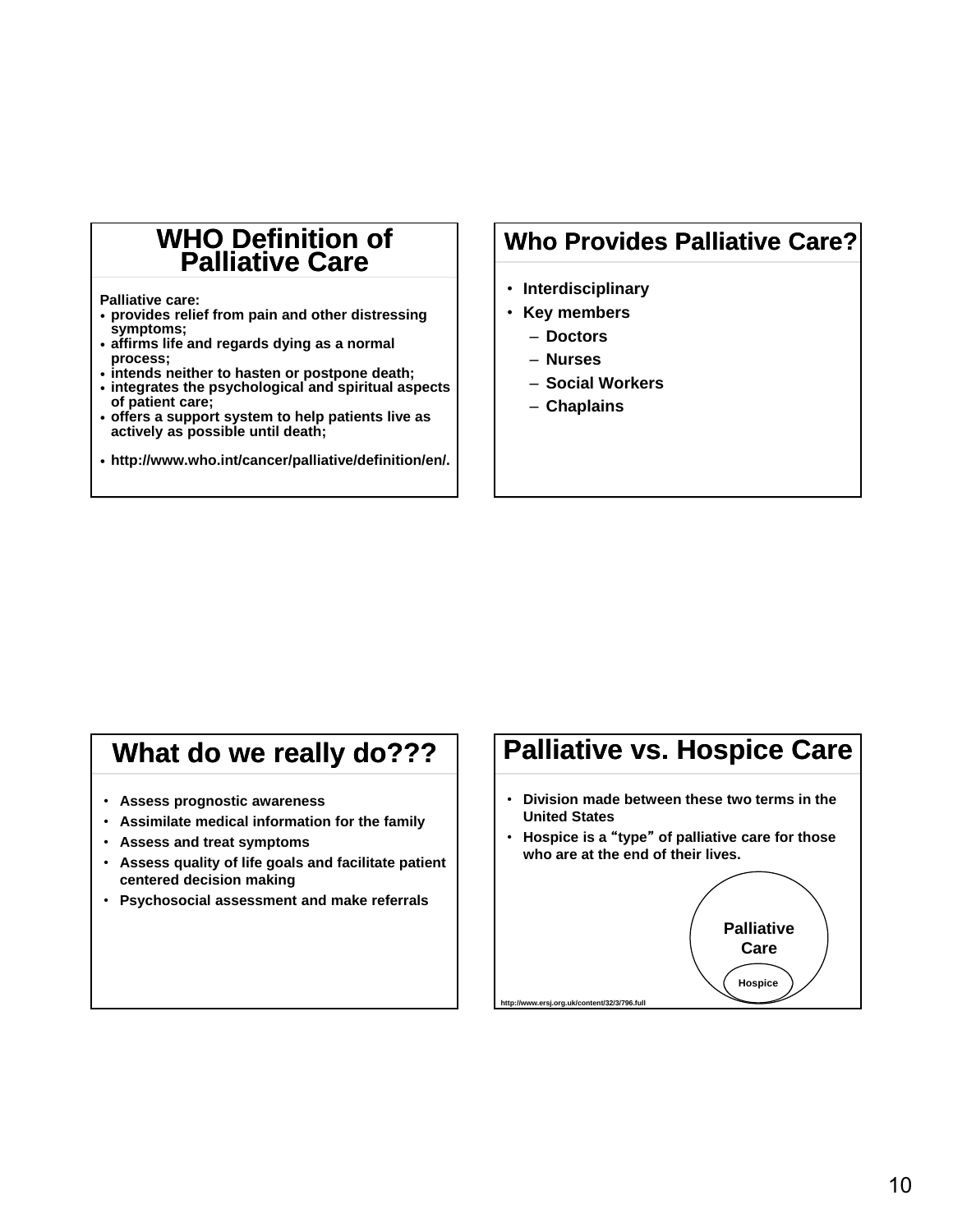# **Hospice**

- **Provides support and care for those in the last phases of life-limiting illness**
- **Recognizes dying as part of the normal process of living**
- **Affirms life and neither hastens nor postpones death**
- **Focuses on quality of life for individuals and their family caregivers**

## **Hospice Team Members**

- **The patient's personal physician**
- **Hospice physician (medical director)**
- **Nurses**
- **Home health aides**
- **Social workers**
- **Clergy or other counselors**
- **Trained volunteers**
- **Speech, physical, and occupational therapists**

## **Who Pays?**

- **Medicare**
- **Medicaid**
- **Insurance** 
	-
- **Private pay**
- **Sometimes a combination of these…**

# **Medicare**

- **Medicare Part A**
	- ‒ **Hospitalizations and Hospice**
- **Medicare Part B**
	- ‒ **Durable equipment, outpatient care, ambulanced**
	- ‒ **"Medically necessary services"**
	- ‒ **Hospice paid as per diem**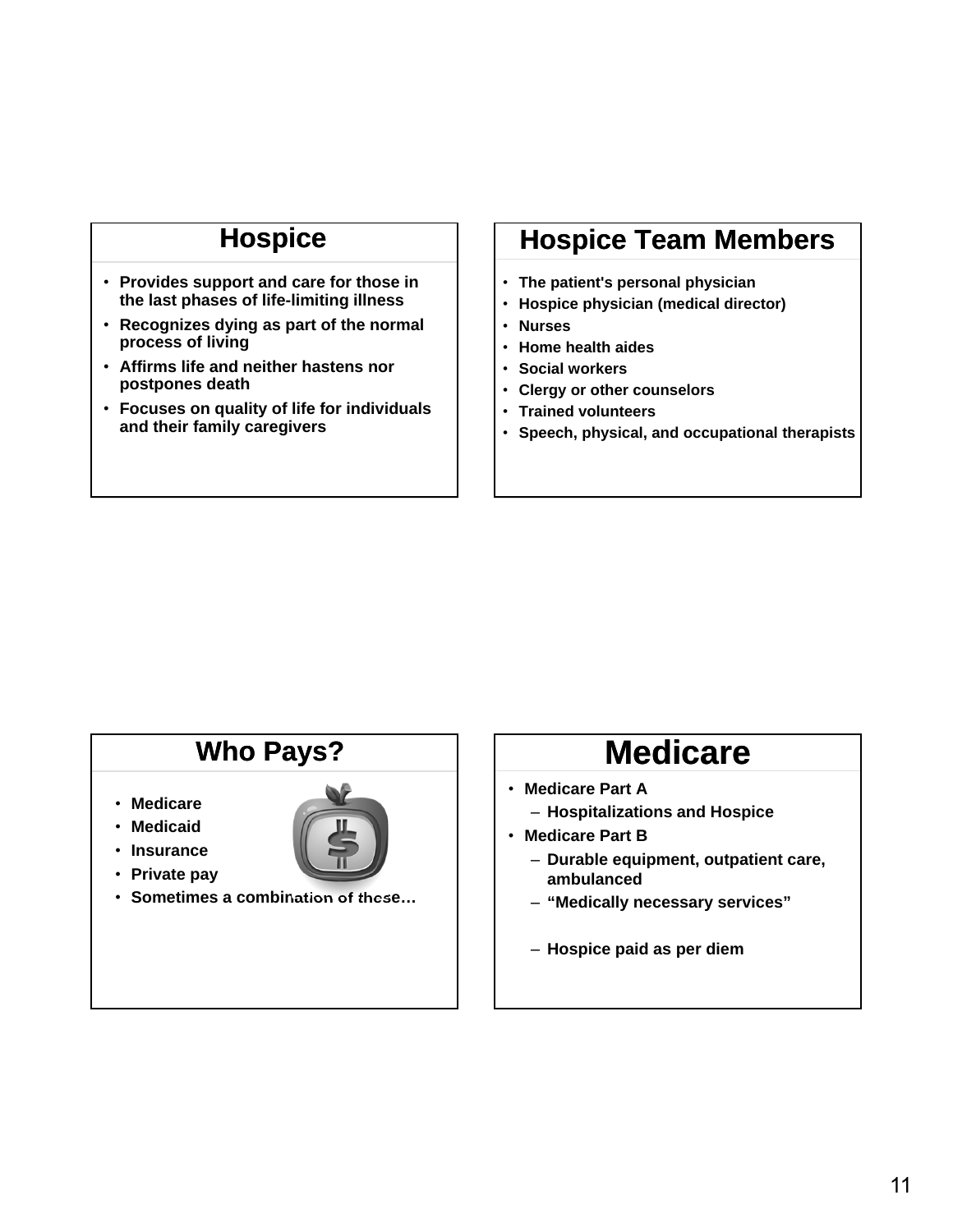### **Admission Criteria**

#### • **General**

- **Life-limiting illness, prognosis is 6 months or less if disease takes normal course**
- **Live in service area**
- **Consent to accept services**

# **Prognostication**

• **It is HARD! One of the most biggest challenges in out specialty.**

#### **Four Box Model** Medical Indications The diagnostic and therapeutic interventions that are being used to evaluate and treat a problem. Patient Preferences The express choices of a patient about their treatment or decisions or the decisions of a surrogate. Quality of Life Describes features of the patient's life prior to and following treatment, insofar as they pertain to decision making. Contextual Features Identify familial, social, institutional, financial, and legal settings within the case that pertain to decision making. **Jonsen et al. (2010)**

| <b>Four Box Model</b>                                                                   |                                                                                                                            |
|-----------------------------------------------------------------------------------------|----------------------------------------------------------------------------------------------------------------------------|
| <b>Medical Indications</b>                                                              | <b>Patient Preferences</b>                                                                                                 |
| What are the goals of treatment?<br>In what circumstance is<br>treatment not indicated? | Has the patient been informed of<br>the benefits and risks,<br>understood this information, and<br>given informed consent? |
| Quality of Life                                                                         | <b>Contextual Features</b>                                                                                                 |
| Jonsen et al. (2010)                                                                    |                                                                                                                            |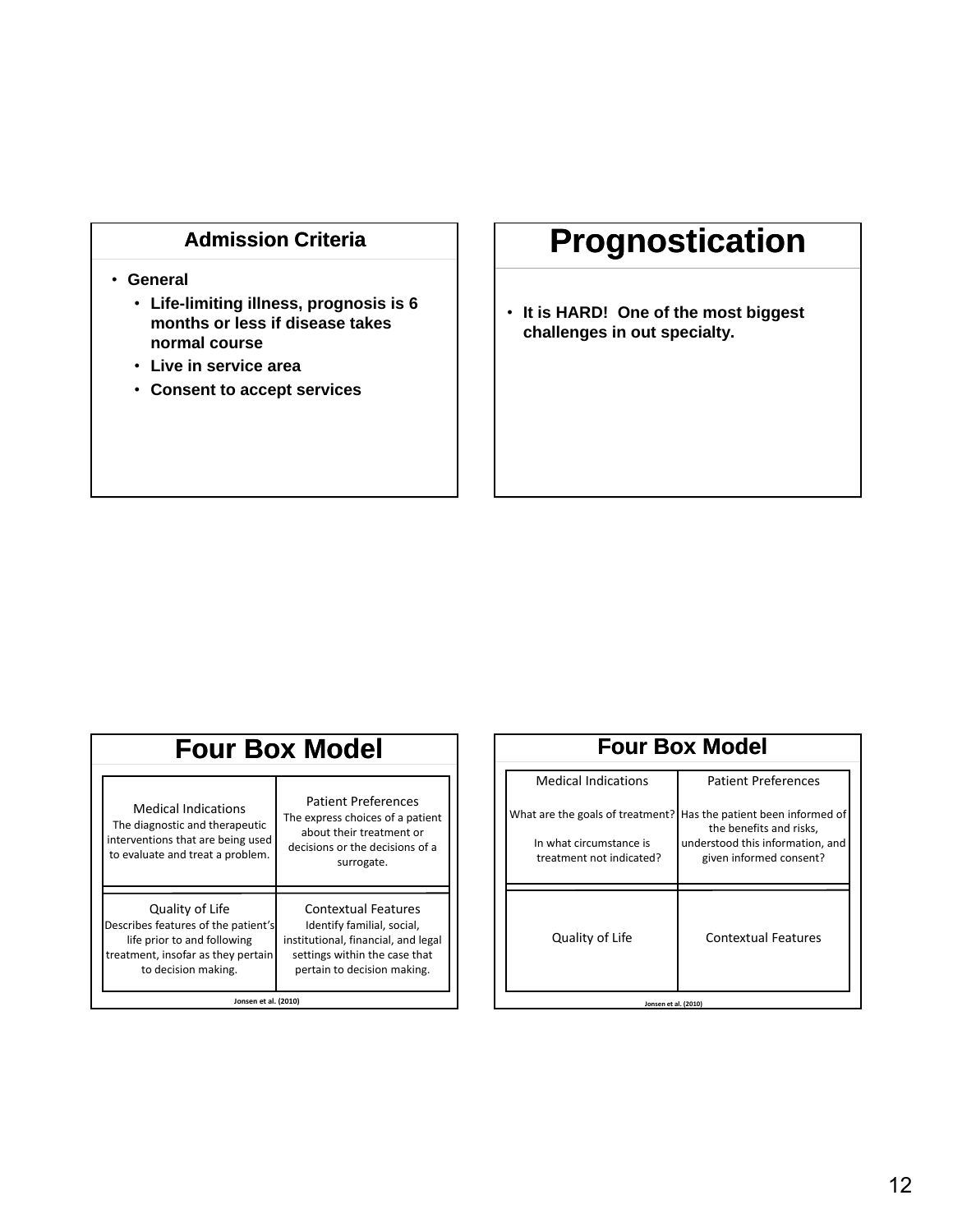### **Medical Decision Making:**

**In what circumstance is treatment not indicated?**

- **"Medically indicated" describes what a sound clinical judgment determines to be physiologically and medically appropriate**
- **When not indicated**
	- ‒ **No scientifically demonstrated effect**
	- ‒ **Interventions known to be efficacious but have individual differences in individual patients**
	- ‒ **A treatment indicated earlier in the course in not indicated later**

### **Patient Preferences**

- **The choices that persons make when they are faced with decisions about health and medical treatment**
- **Principle of autonomy the moral right of every individual to choose and follow his or her own plan of life and actions**

### **Patient Preferences: Informed Consent**

- **Has the patient been informed of the benefits and risks, understood this information, and given informed consent?**
- **Mutual participation, good communication, mutual respect, shared decision making**
- **Reciprocal relationship that benefits both the physician and the patient**

**Beauchamp & Childress (2009)**

### **How to avoid ethical dilemmas?**

- **Clearly defined goals of care which are readdressed frequently across disease spectrum**
- **Clear informed consent**